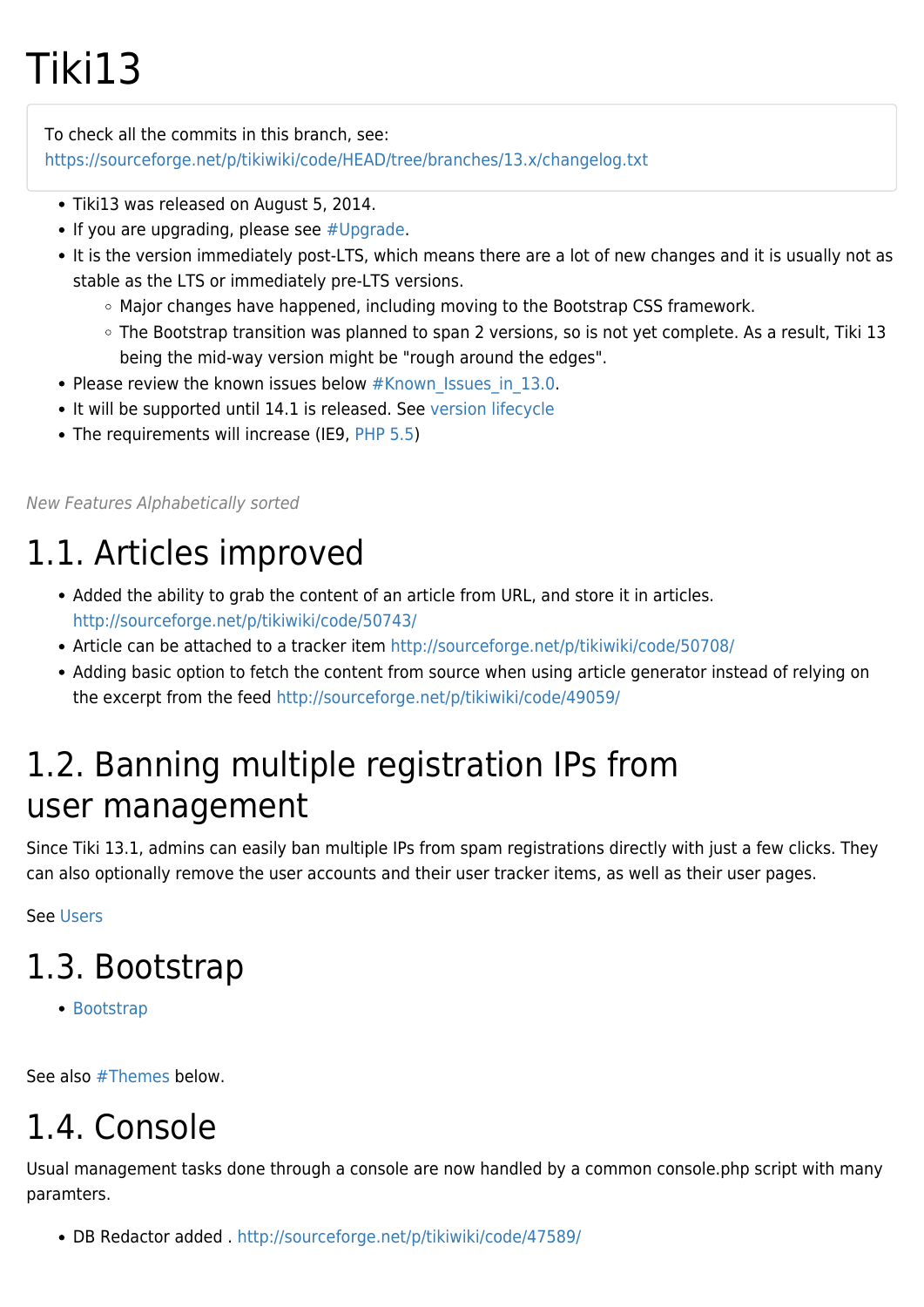- Allow refreshing of incoming RSS feeds through console. <http://sourceforge.net/p/tikiwiki/code/51073/>
- [Mail queue](https://doc.tiki.org/Mail-Queue) (through zend stmp) fixed.

#### See [Console](https://doc.tiki.org/Console)

## 1.5. Frontpage can be created in html

The Tiki front page can be created in HTML format, if wysiwyg HTML mode is selected. This enables full inline editing of front page.<http://sourceforge.net/p/tikiwiki/code/47565/>

## 1.6. Goals

See [Goals](https://doc.tiki.org/Goals) and [Tutorial: Goals](https://doc.tiki.org/Tutorial%3A%20Goals)

# 1.7. Installation faster

The installation is faster than before. There is a batch of insert tiki secdb during installation, if a mysql data file exists and the user has a mysql file permission.<http://sourceforge.net/p/tikiwiki/code/50986/>

# 1.8. Jitsi

Added configuration for jitsi provisioning <http://sourceforge.net/p/tikiwiki/code/49699/>

See [Jitsi](https://doc.tiki.org/Jitsi)

# 1.9. Layouts

- Layout template for 3-6-3 column width configuration (25%, 50%, 25% widths) <http://sourceforge.net/p/tikiwiki/code/49517/>
- New layout for social sites with classic top navigation bar<http://sourceforge.net/p/tikiwiki/code/49734/>

# 1.10. Mail-in improved

Allow mail-in post comment on notification reply, fixed encoding issues, better reply-stripping for gmail <http://sourceforge.net/p/tikiwiki/code/50660/>

# 1.11. Mobile-ready display

There is no need to apply profile [Mobile](http://profiles.tiki.org/Mobile) anymore on Tiki13.0, since it automatically adapts its display to mobile devices when needed.

# 1.12. Namespaces improved

Ability to force all non-namespace page links to same namespace of the page being edited <http://sourceforge.net/p/tikiwiki/code/50755/>

# 1.13. Notifications

Notifications have been revamped. See: [Notifications](https://doc.tiki.org/Notifications) and [Tutorial: User Notifications](https://doc.tiki.org/Tutorial%3A%20User%20Notifications)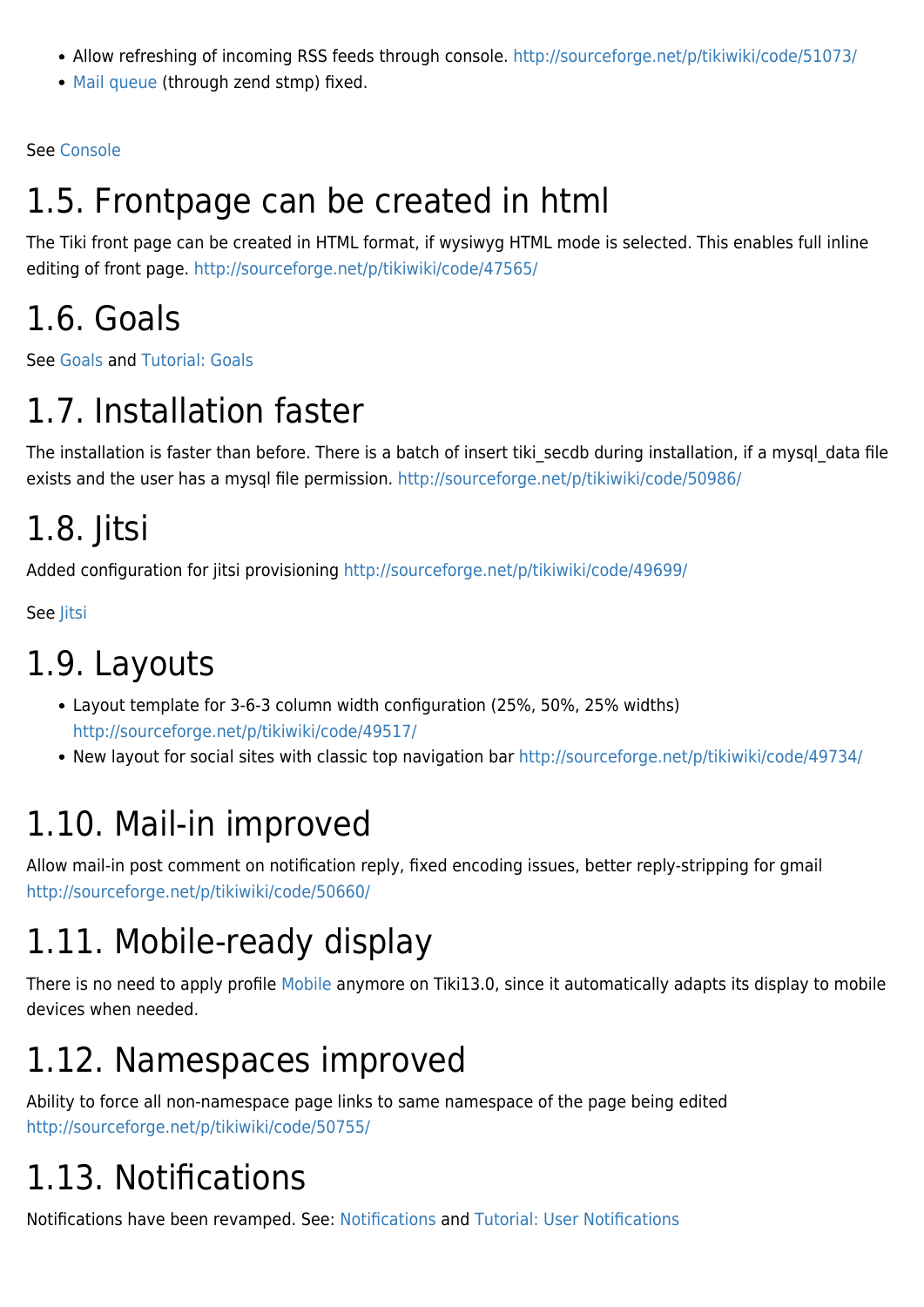# 1.14. Payments improved

- Added payment gateway for Israel Post.
- Added method to be able to referance paypal by invoice id, and password and siganature from PayPal Pro account <http://sourceforge.net/p/tikiwiki/code/49504/>

#### See [Payments](https://doc.tiki.org/Payments)

# 1.15. Profile exporter improved

- Profile handlers (and export) for activity stream custom rules <http://sourceforge.net/p/tikiwiki/code/47430/>
- Group profile exporter <http://sourceforge.net/p/tikiwiki/code/49606/>

# 1.16. SEFURL improved

Search Engine Friendly URL (SEFURL) for Calendar events added to route and upcoming\_events module <http://sourceforge.net/p/tikiwiki/code/49247/>

# 1.17. Stored Search Queries

[Stored Search](https://doc.tiki.org/Stored-Search) using Elasticsearch's Percolator feature: <http://www.elasticsearch.org/blog/percolator-redesign-blog-post/>

# 1.18. Surveys improved

There have been a few improvements to surveys:

- Use sefurl for take survey links
- Make questions (drag & drop) sortable on admin questions
- Allow control of the textarea toolbar per question, and add a "c" option to use the "comments" minimal toolbar
- Added options for header type newpage triggers pagination mode and inserts a page "break", and tag allows setting of heading type (default is h3)
- [Object permissions](https://doc.tiki.org/Permissions) used for take survey and view stats
- Allow showing of user's voted option in survey states
- Added a drop down selector for user to show icon next to responses in stats, and other minor fixes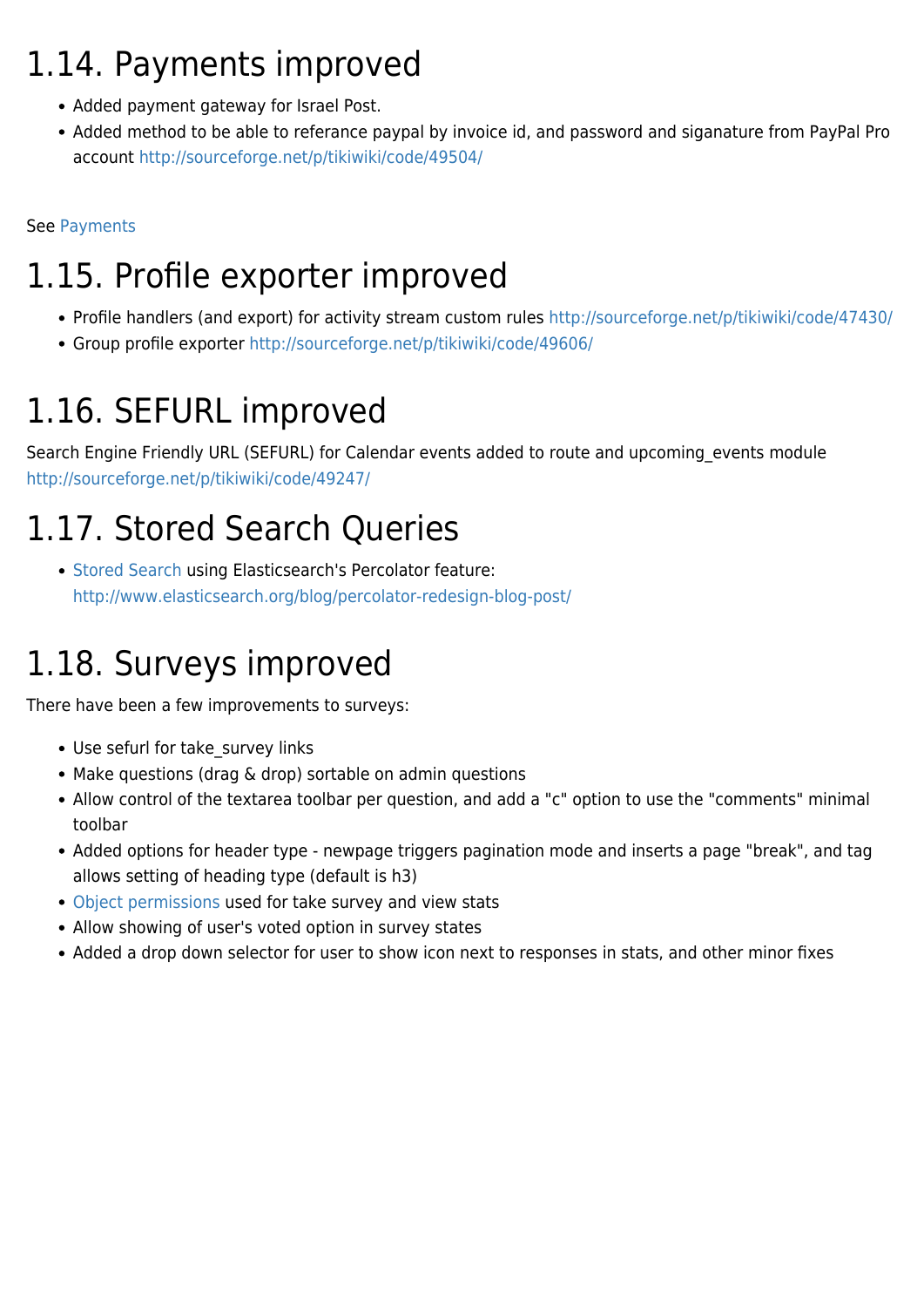|                     | Stats for survey: Satisfaction degree                                                        |
|---------------------|----------------------------------------------------------------------------------------------|
| <b>List Surveys</b> | <b>Edit this Survey</b><br><b>Clear Stats</b><br><b>Survey Stats</b><br><b>Admin Surveys</b> |
|                     | Select a user's responses to be marked as A<br><b>Select User</b><br>$ \times -$             |
|                     | How did you attend the conference?<br>Q<br>Face to face 2 50.00%                             |
| Remotely            | admin<br>1 25.00%                                                                            |
| Others              | 1 25,00%                                                                                     |
|                     | How much did you like the conference as a whole?                                             |
| Votes:              |                                                                                              |
| Average:            | 0.00/10                                                                                      |
| Any extra comments? |                                                                                              |
| Congrats! 1 50.00%  |                                                                                              |
| Excellent 1 50,00%  |                                                                                              |
| Click to expand     |                                                                                              |

#### See [Surveys](https://doc.tiki.org/Surveys)

## 1.19. Terms and Conditions improved

- Added terms and conditions feature to manage terms page and make sure users approved the latest approved terms before accessing the site <http://sourceforge.net/p/tikiwiki/code/49418/>
- Added age validation prior to user conditions <http://sourceforge.net/p/tikiwiki/code/49483/>

## 1.20. Themes

File design.css has been renamed to tiki.css.

Some style themes have been converted to [#Bootstrap](#page--1-0) (maybe at different degrees of completion at the time of this writing):

- Fivealive
- $\bullet$  Jaui
- TheNews

And some new Themes have been added:

- Bootswatch themes. See bootswatch.com for more information (r50408, r50790)
	- Amelia
	- Cerulean
	- Cupid
	- Darkly
	- Lumen
	- o Shamrock
	- Superhero
	- Yeti
	- ...and many more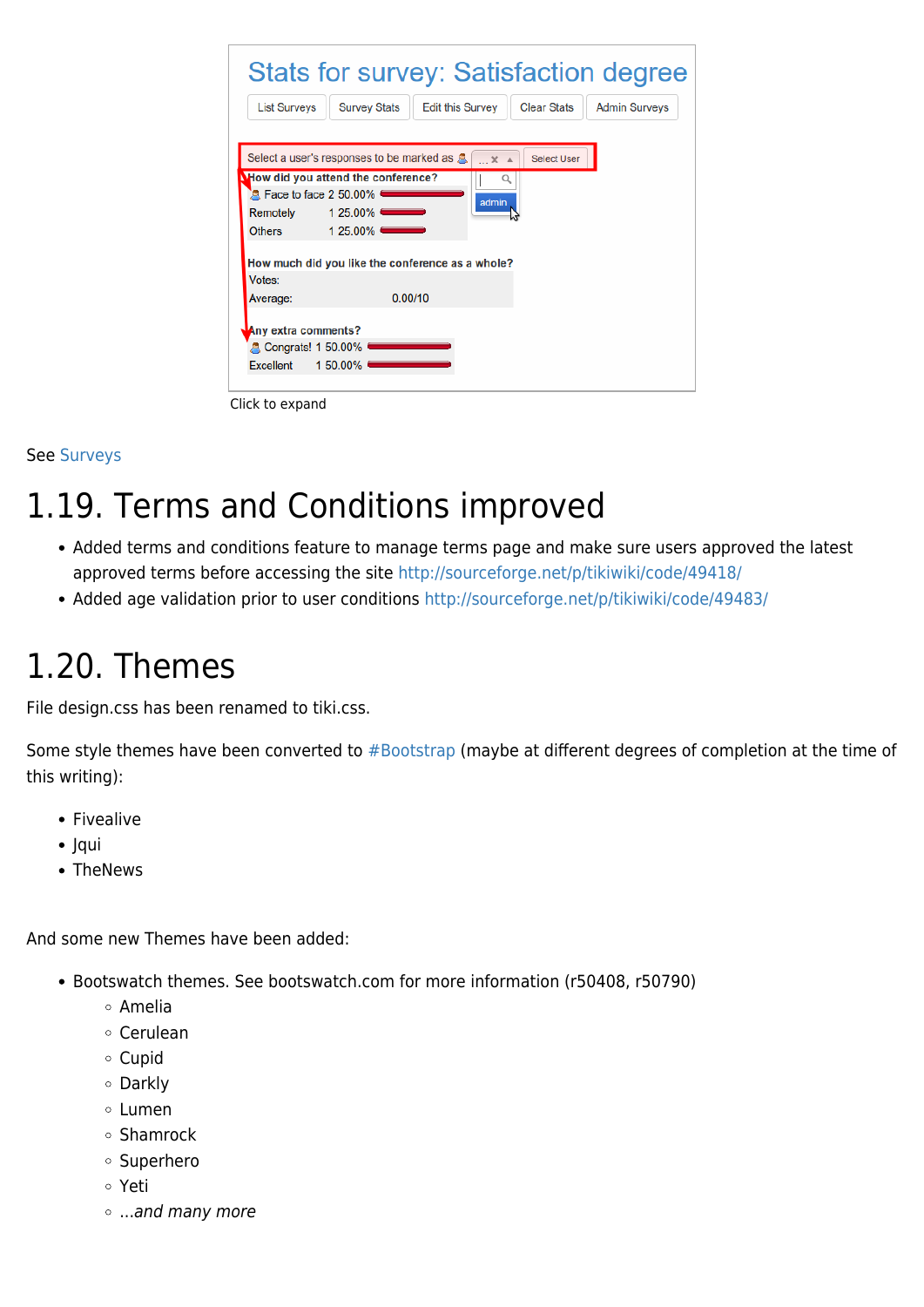| Some Bootswatch themes incorporated                                                                                                                                                                                                                                                                                                                                                                                |                                                                                                                                                                                                                                                |                                                                                                                                                                                                                                                                                                                                 |                                                                                                                                                                                                                                                                                            |
|--------------------------------------------------------------------------------------------------------------------------------------------------------------------------------------------------------------------------------------------------------------------------------------------------------------------------------------------------------------------------------------------------------------------|------------------------------------------------------------------------------------------------------------------------------------------------------------------------------------------------------------------------------------------------|---------------------------------------------------------------------------------------------------------------------------------------------------------------------------------------------------------------------------------------------------------------------------------------------------------------------------------|--------------------------------------------------------------------------------------------------------------------------------------------------------------------------------------------------------------------------------------------------------------------------------------------|
| <b><i>ANY REPAIRING</i></b><br>tiki.<br>المتعارب والمستردات ومتعناه<br>Interdependences.<br><b>State</b><br>2024年国际整理学区最终产量长久提高<br>Great Corp.<br>Took & Feet =<br>Til Compet - più inf<br><b>California</b><br><b>Basic</b><br>Genetiana Salarian Familia UD'en Colombian Nadaren<br>$\frac{1+\alpha-1}{1+\alpha}$ .<br><b>Theme</b><br>Darbgarystyles<br>consumb. Harry<br><b>Theme options</b><br>anda bostogue | <b>SAZARDEERS</b><br><b>SAFEKEE</b><br>worth preferences<br><b>Modern</b><br><b>OPRINDSHERO/DEDUC</b><br><b>The Contents John B</b><br>Antonio<br><b>AWY</b><br>posts<br><b>Thomas 1. I has been also</b><br><b>State Construction Process</b> | <b><i>SAZAZZZERRATH</i></b><br>groupware<br>On Arrest Concert Country Tarking<br>Search professions.<br><b>ROPEINSHOPE MANUSCRY</b><br>+ Look & Feel +<br><b>Direct Vita</b><br><b>MOOR</b><br><b>Com</b><br><b>Inden Coller</b><br><b>Theme</b><br>firem Leg.<br>base. Use topics to<br>There are no<br>share is knowledge and | <b>Novademension</b><br>Manu<br>a down fronty deaths boky.<br>care to references.<br><b>Louis</b><br>スロチなる国際情報は当社の大学協会図を<br><b>MAG</b><br>Look & Feel<br><b>File</b><br>Editorial<br>Theme<br>Una braser styles<br><b>MY Louisville Perry</b><br>a n<br><b>MON-SORA</b><br>yes-booking.org |
| Amelia - Click to expand                                                                                                                                                                                                                                                                                                                                                                                           | -<br>Cupid - Click to expand                                                                                                                                                                                                                   | Shamrock - Click to expand                                                                                                                                                                                                                                                                                                      | Yeti - Click to expand                                                                                                                                                                                                                                                                     |

To use them (for instance, "cerulean"), you can select them at the panel **Admin home > Look and Feel**:

- Theme selection: **Bootstrap themes in the "styles" directory**
- Theme: **bootswatch\_themes**
- Theme options: **cerulean**

## 1.21. Trackers improved

- Added an articles field type, allowing to attach articles to a tracker item. <http://sourceforge.net/p/tikiwiki/code/50708>
- Allow creating of associated tracker item for article. <http://sourceforge.net/p/tikiwiki/code/51203/>
- Ability to link wiki pages to tracker items (not just through page field but through text fields) and associated functionality<http://sourceforge.net/p/tikiwiki/code/50769/>

# 1.22. User Encryption

See [User Encryption](https://doc.tiki.org/User-Encryption)

## 1.23. wikiLingo

wikiLingo has been added as experimental feature. (r49859, among other commits)

See [wikiLingo](https://doc.tiki.org/wikiLingo)

### Known Installation Issues

#### Timeout when installing with InnoDB option

We are aware that a minority of users have timeout issues when choosing InnoDB instead of MyISAM as the database engine in the web installer. This is not a new issue and affected Tiki 12.2 also. This affects only certain server environments. The workaround for this problem is to install using MyISAM and then running db/tiki\_convert\_myisam\_to\_innodb.sql in order to convert the databases to InnoDB.

### Problem with installing in subdirectory with a tilda

Users have reported problems with installing in subdirectories with a tilda  $(\sim)$  in the URL. This problem affects Tiki 12 too.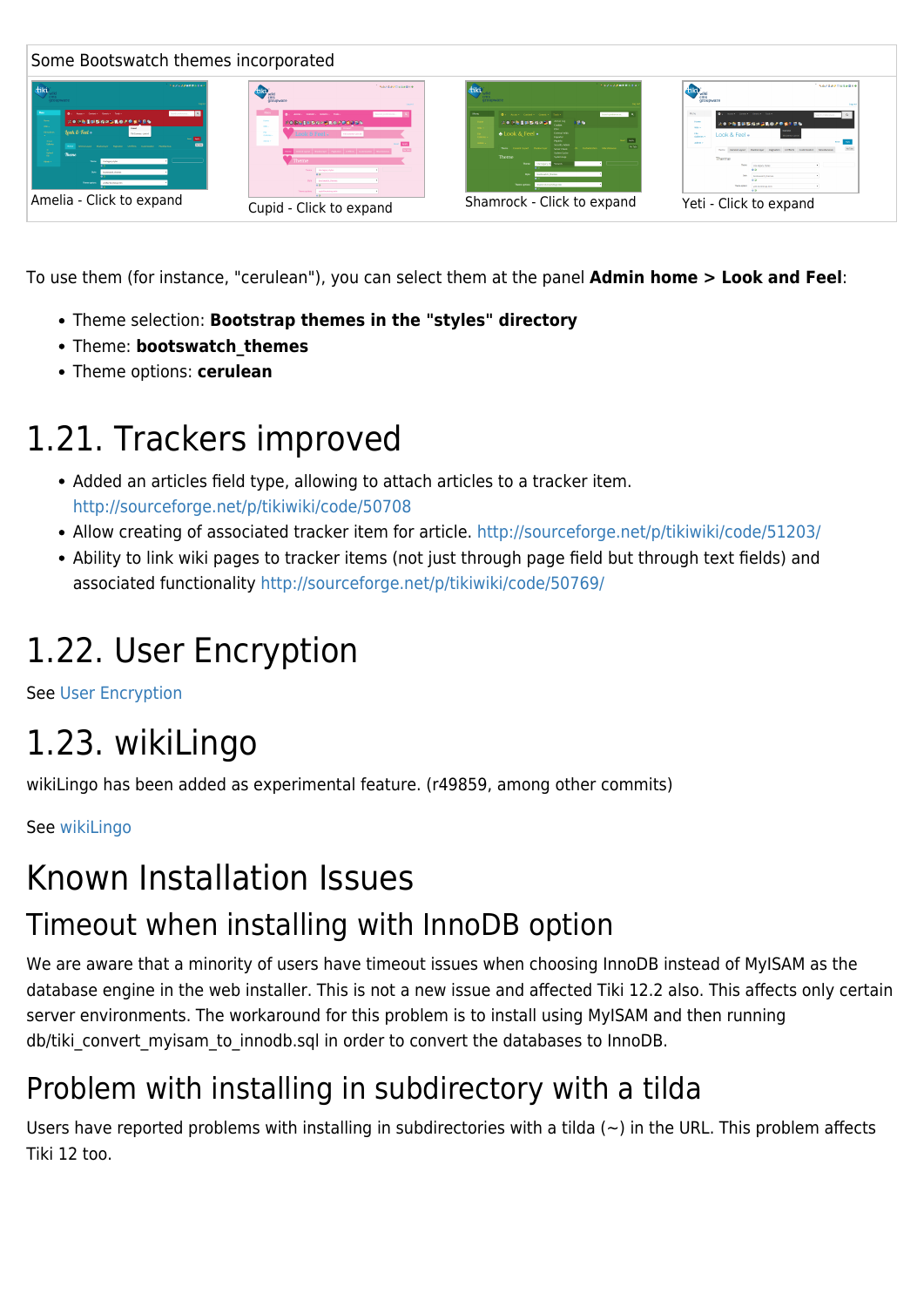# Upgrade

Information for upgraders to Tiki 13. Tiki 13 marks the beginning of a major change to the Bootstrap CSS framework for display. When upgrading an old site, you will experience disruptions in visual look and feel, but at the same time you will see much improvement to a modern and responsive look.

Nevertheless, you will need to upgrade your theme to Bootstrap, or choose a theme which is bootstrap-ready from somewhere else. Also, some reconfiguration will be required. Please see below.

For more information, see:

- <http://themes.tiki.org/Bootstrap>
- <http://themes.tiki.org/Bootstrap+-+CSS+Development>
- <http://themes.tiki.org/Bootstrap+-+Smarty+Templates>

Since file design.css has been renamed to tiki.css, any customization to that design.css file on disk must be ported to the new tiki.css

#### Top and topbar modules

Note that top and topbar modules will now go full width by default. You will find that things like search and menu bars might be full width which is not what you want. To reduce their width, go to Admin..Modules and set under "Appearance" a "Containing Class".

For example, if you set the containing class to col-xs-9 (e.g. the top menu on Tiki.org sites), the module will take up 9 out of the 12 columns of the bootstrap grid. If you set the containing class to col-xs-3 (e.g. the top search bar module on Tiki.org sites), the module will only take up 3 out of 12 columns of the bootstrap grid.

#### jQuery-UI Theme may need to be set to something

In Tiki 12 you might have set the Jquery-UI theme to None in order to avoid other issues, but now in Tiki 13 you might find that jQuery-UI popups might have a transparent background. To fix this, simply set the jQuery-UI theme to something or reset it to the default.

#### Bootstrap style menus

If you have menus using the following syntax, e.g. in custom modules:

{menu id=42 css=y type=vert}

You will need to add bootstrap=y on order to get the bootstrap version

```
{menu id=42 bootstrap=y css=y type=vert}
```
Bootstrap has a mobile focused approach and so prefers to have one level deep menus as these are considered best for mobile devices. So for bootstrap style menus you should have section level 0 and options at Tiki menu administration.

If you want a deeper menu structure than set the "Use Bootstrap menus" option at module administration to "n" in order to escape Bootstrap styling and preserve multi-level menus (section level 1, section level 2, section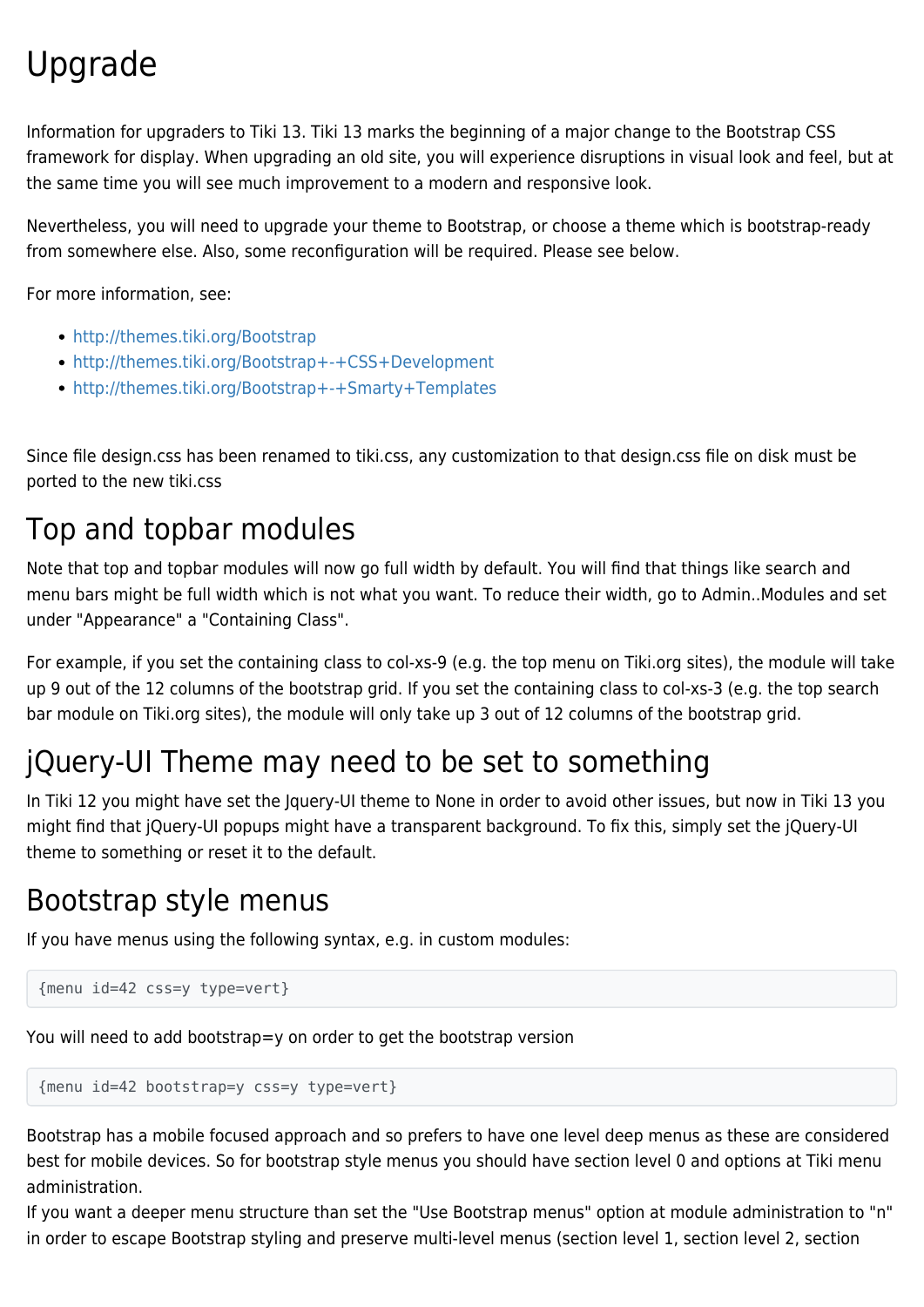level 3).

| Module Name Menu                                                                              |            |                                                                                                |  |
|-----------------------------------------------------------------------------------------------|------------|------------------------------------------------------------------------------------------------|--|
| Displays a menu or a structure as a menu.                                                     |            |                                                                                                |  |
| <b>Module</b><br><b>Basic</b>                                                                 | Appearance | <b>Visibility</b>                                                                              |  |
| Menu                                                                                          |            |                                                                                                |  |
| 43                                                                                            |            |                                                                                                |  |
| Identifier of a menu (from tiki-admin menus.php)                                              |            |                                                                                                |  |
| <b>Structure</b>                                                                              |            |                                                                                                |  |
|                                                                                               |            |                                                                                                |  |
|                                                                                               |            |                                                                                                |  |
|                                                                                               |            |                                                                                                |  |
|                                                                                               |            | Identifier of a structure of wiki pages (name or number from tiki-admin structures.php)        |  |
| horiz                                                                                         |            |                                                                                                |  |
|                                                                                               |            |                                                                                                |  |
| <b>Type</b><br>Direction for menu: horiz or vert (default vert)<br><b>Use Bootstrap menus</b> |            |                                                                                                |  |
|                                                                                               |            |                                                                                                |  |
| n                                                                                             |            |                                                                                                |  |
| (y/n) - Default, y                                                                            |            |                                                                                                |  |
| <b>Show Navbar Toggle Button</b>                                                              |            |                                                                                                |  |
|                                                                                               |            |                                                                                                |  |
|                                                                                               |            | Used in Bootstrap navbar menus when viewport is too narrow for menu items $(y/n)$ - Default: y |  |
| <b>CSS/Superfish</b>                                                                          |            |                                                                                                |  |

Use bootstrap=n in case you include a menu in a custom module or tpl.

{menu id=42 bootstrap=n css=y type=vert}

#### Floated box class styles are now redundant

Instances of div classes in wiki text etc. (such as divs thirdfloat, to have display in 3 cols), should be replaced by Bootstrap grid divs.

More information: <http://themes.tiki.org/Floated+box+demo>

#### Plugins need approval

After upgrading, if you have plugins throughout the site that need approval, you can goto tiki-plugins.php (as a admin) to approve them all. There is a button at the bottom of that page to approve all plugins.

#### Known Issues in 13.0

- [Formatting for the calendar module has changed](https://dev.tiki.org/item5287)
- [If you have more than one menu, on a mobile device, clicking on one of them causes all of them to](https://dev.tiki.org/item5293) [expand](https://dev.tiki.org/item5293)
- Text content within wide tables may not wrap when screen width is reduced and thus a lot of horizontal scrolling is needed (many tables do not have this problem but there might be some that do).
- [If you are using Alias links, you might get "Can't duplicate alias link" errors if you had duplicate aliases](https://dev.tiki.org/item5290) [before](https://dev.tiki.org/item5290)
- [If you turn on codemirror, you might not be able to post comments \(this is a problem for Tiki 12 as well\)](https://dev.tiki.org/item5294)
- [Slideshow feature might overlap other things on the page](https://dev.tiki.org/item5308)
- If you have linked images on remote servers using the IMG plugin, and if you have set only the height and width, you will need to set now both in order to get the correct proportions. This is because Tiki no longer opens remote images to determine the height/width (as it might cause an endless loop if the remove image is unreachable).